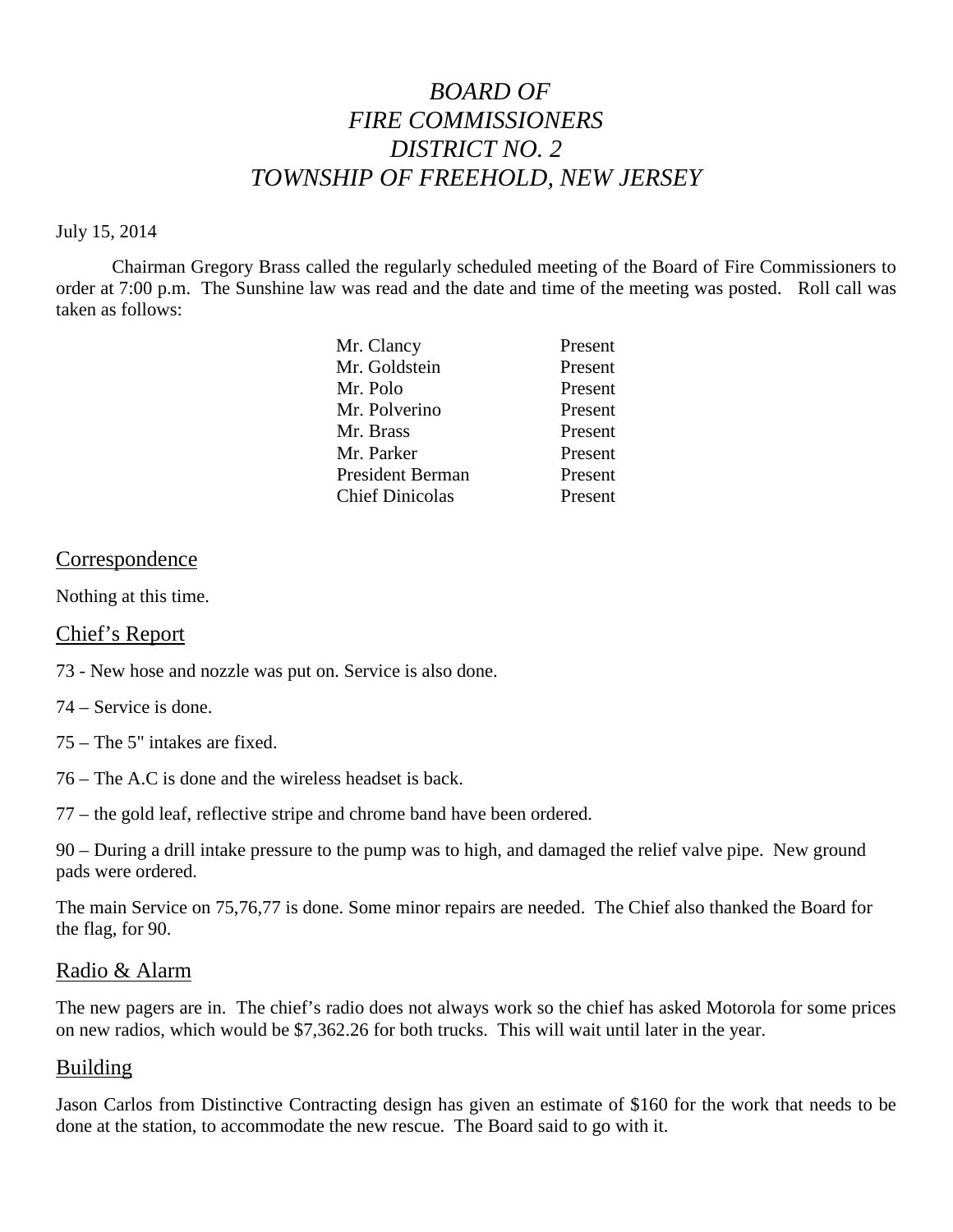#### **Insurance**

Captain Murray gave the points to Mr. Goldstein for the insurance. Mr. Goldstein will give the Board the final list for their review.

## Maintenance

UL has finished their maintenance on the tower, pumps, and ladder all of the reports were perfect.

## New Business

Mr. Parker introduced a resolution for special legal services to be performed by McMenannan, Scotland & Bowman when needed, as Bond Counsel. Role was called and it was approved.

The Open house for the new building is tentatively set for August  $26<sup>th</sup>$ .

## Old Business

Pete Hall will come into the firehouse to do the maintenance on the computers for a one-time fee of \$450. The Board said that was ok.

Iron Planet will have someone come in to take a look at the truck to guarantee it on their end.

## Treasurer's Report

The  $2<sup>nd</sup>$  quarter payment has been received from the Township of Freehold in the amount of \$267,541.50 and deposited on 6/27/14. Also \$398,489 was transferred from the money market account to the checking account.

#### Freehold Savings Bank

|                   | Checking                | 399,236.76     |
|-------------------|-------------------------|----------------|
|                   | <b>Money Market</b>     | 622,228.02     |
|                   | CD                      | 625,546.93     |
| Total assets:     |                         | \$1,647,011.71 |
| <b>July Bills</b> |                         |                |
| 9206              | JCP & L                 | 429.79         |
| 9207              | NJ Natural Gas          | 62.01          |
| 9208              | <b>Verizon Wireless</b> | 738.77         |
| 9209              | <b>Staples</b>          | 251.57         |
| 9210              | Verizon                 | 474.34         |
| 9211              | Cablevision             | 259.09         |
| 9212              | Holmes & McDowell       | 31,390.30      |
| 9213              | North East Comm.        | 2,431.00       |
| 9214              | Mid-Atlantic Fire & Air | 562.50         |
| 9215              | US Grounds Maint. Corp. | 487.59         |
| 9216              | NJ Fire Equip           | 1,465.61       |
| 9217              | ESI Equip.              | 338.00         |
| 9218              | Net Link                | 1,194.00       |
| 9219              | Baco's Gourmet Pizza    | 176.04         |
| 9220              | <b>Access Health</b>    | 405.00         |
| 9221              | Kempton Flag            | 558.00         |